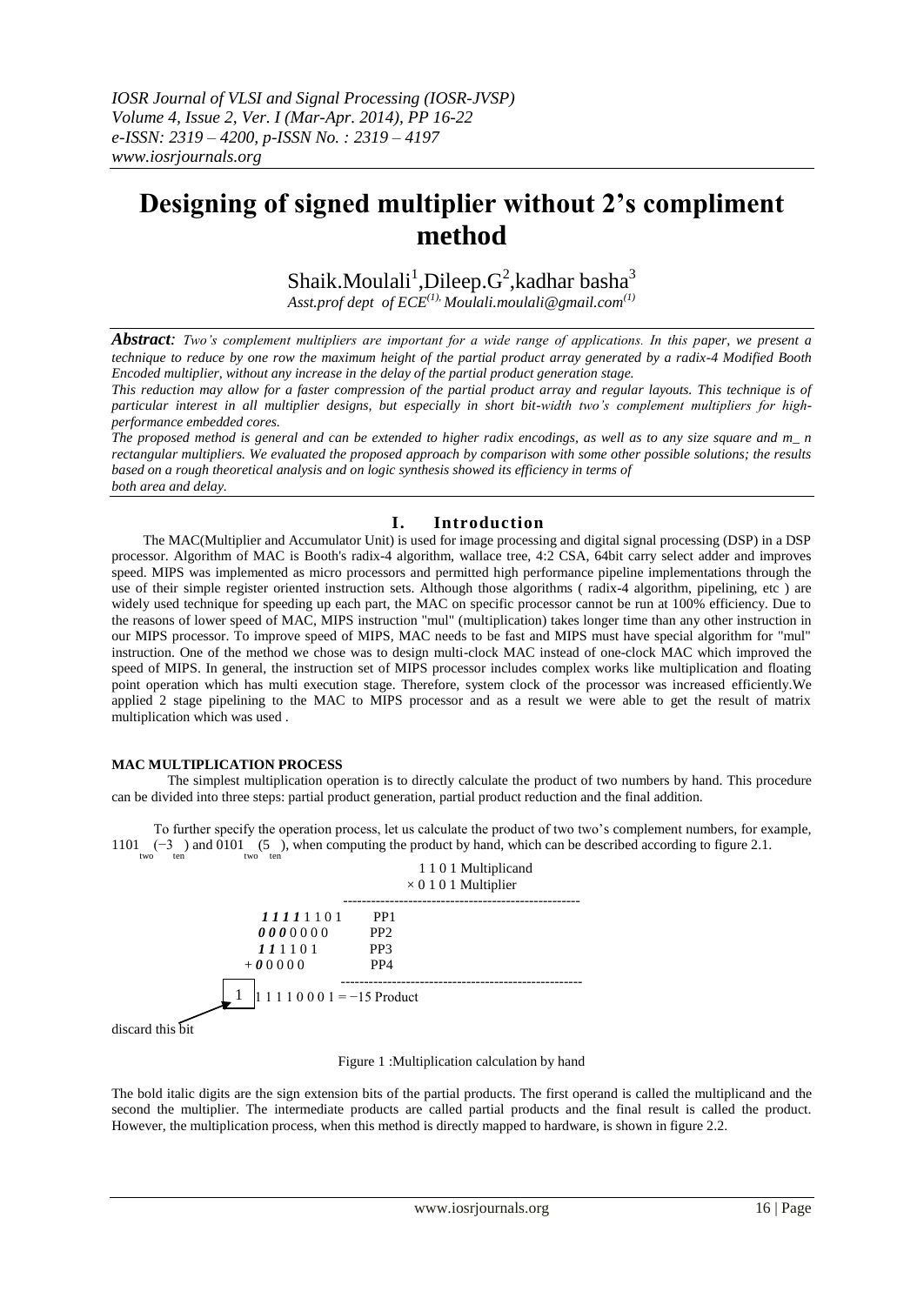

Figure 2 : Multiplication operation in hardware

As can been seen in the figures, the multiplication operation in hardware consists of PP generation, PP reduction and final addition steps. The two rows before the product are called sum and carry bits. The operation of this method is to take one of the multiplier bits at a time from right to left, multiplying the multiplicand by the single bit of the multiplier and shifting the intermediate product one position to the left of the earlier intermediate products. All the bits of the partial products in each column are added to obtain two bits: sum and carry. Finally, the sum and carry bits in each column have to be summed.

Similarly, for the multiplication of an *n*-bit multiplicand and an *m*-bit multiplier, a product with  $n + m$  bits long and *m* partial products can be generated.

The method shown in figure 2.2 is also called a non-Booth encoding scheme. Its advantages and drawbacks will be discussed in next section.

### **Non-Booth encoding**

Using the non-Booth encoding method for partial product generation, the multiplier bits are examined sequentially starting from LSB to MSB. If the multiplier bit is one, the partial product is simply the multiplicand. Otherwise, the partial product is zero. Each new partial product is shifted one bit position to the left. Each partial product can be produced by just using a row of two-input AND gates. The number of partial products generated equals the size of the multiplier bits.

The advantage of this method is that the partial product circuit is simple and easy to implement. Therefore, this scheme is suitable for the implementation of small multipliers.

The drawback is that the method is not able to efficiently handle the sign extension and it generates a number of partial products as many as the number of bits of the multiplier, which results in many adders needed so that the area and power consumption increase. This method is not applicable for large multipliers.

### **Booth Encoding**

The Booth encoding, or Booth algorithm, was proposed by Andrew D. Booth in 1951 [1]. This method can be used to multiply two two's complement number without the sign bit extension.

The operation of Booth encoding consists of two major steps [2]: the first one is to take one bit of the multiplier, and then to decide whether to add the multiplicand according to the current and previous bits of the multiplier. This encoding scheme is serial, which means that the different value of the 2 bits (current and previous bits) corresponds to the different operations. The serial encoding scheme is usually applied in serial multipliers. The operation procedure can be described with the following table.

00: no arithmetic operation.

01: adding the multiplicand to the left half of the product.

10: subtracting the multiplicand from the left half of the product.

11: no arithmetic operation. The second step is to shift the product right one bit.

**Modified Booth Encoding**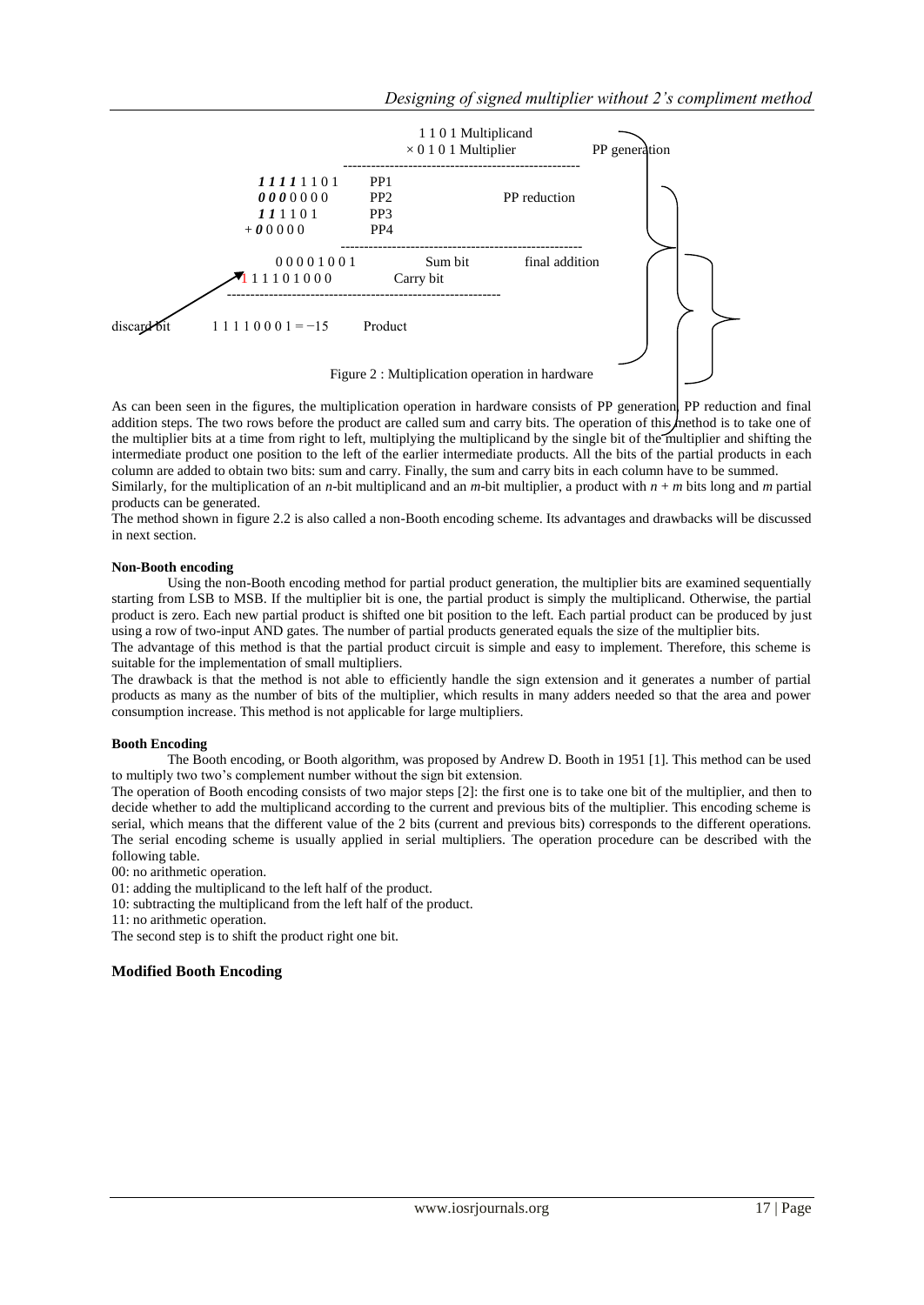

The modified Booth encoding (MBE), or modified Booth's algorithm (MBA), was proposed by O. L. Macsorley in 1961. The encoding method is widely used to generate the partial products for implementation of large parallel multipliers, which adopts the parallel encoding scheme. The basic principle for the modified Booth encoding can be described as follows. The bits of the multiplier are partitioned into sub-strings by the 3 adjacent bits and each sub-string group () corresponds to one of the value in the set  $\{-2, -1, 0, +1, +2\}$ [30]. This means that the each three adjacent bits of the multiplier can generate a single encoding digit, which is called the modified Booth recoding digit (*di)*, as shown in table 2.1. Each MBE blocks can work in parallel, therefore, all the partial product bits are generated simultaneously. The parallel encoding scheme is suitable for parallel multipliers.

| <b>Block</b> | Re - coded digit | Operation on X  |
|--------------|------------------|-----------------|
| 000          | n                | 0 X             |
| 001          | $+1$             | $+1X$           |
| 010          | $+1$             | $+1 X$          |
| 011          | $+2$             | $+2X$           |
| 100          | $-2$             | $-2 \mathbf{X}$ |
| 101          | $-1$             | $-1 \text{ X}$  |
| 110          | $-1$             | -1 X            |
| 111          | n                | 0 X             |

# **MODIFIED BOOTH RECODED MULTIPLIERS**

In general, a radix-B ¼ 2b MBE leads to a reduction of the number of rows to about dn=be while, on the other hand, it introduces the need to generate all the multiples of the multiplicand X, at least from  $B=2$   $X$  to  $B=2$   $X$ . As mentioned above, radix-4 MBE is particularly of interest since, for radix-4, it is easy to create the multiples of the multiplicand 0;  $X$ ;  $2X$ . In particular,  $2X$  can be simply obtained by single left shifting of the corresponding terms  $X$ . It is clear that the MBE can be extended to higher radices (see [12] among others), but the advantage of getting a higher reduction in the number of rows is paid for by the need to enerate more multiples of X. In this paper, we focus our attention on radix-4 MBE, although the proposed method can be easily extended to any radix-B MBE.



Fig. 3. Gate-level diagram for partial product generation using MBE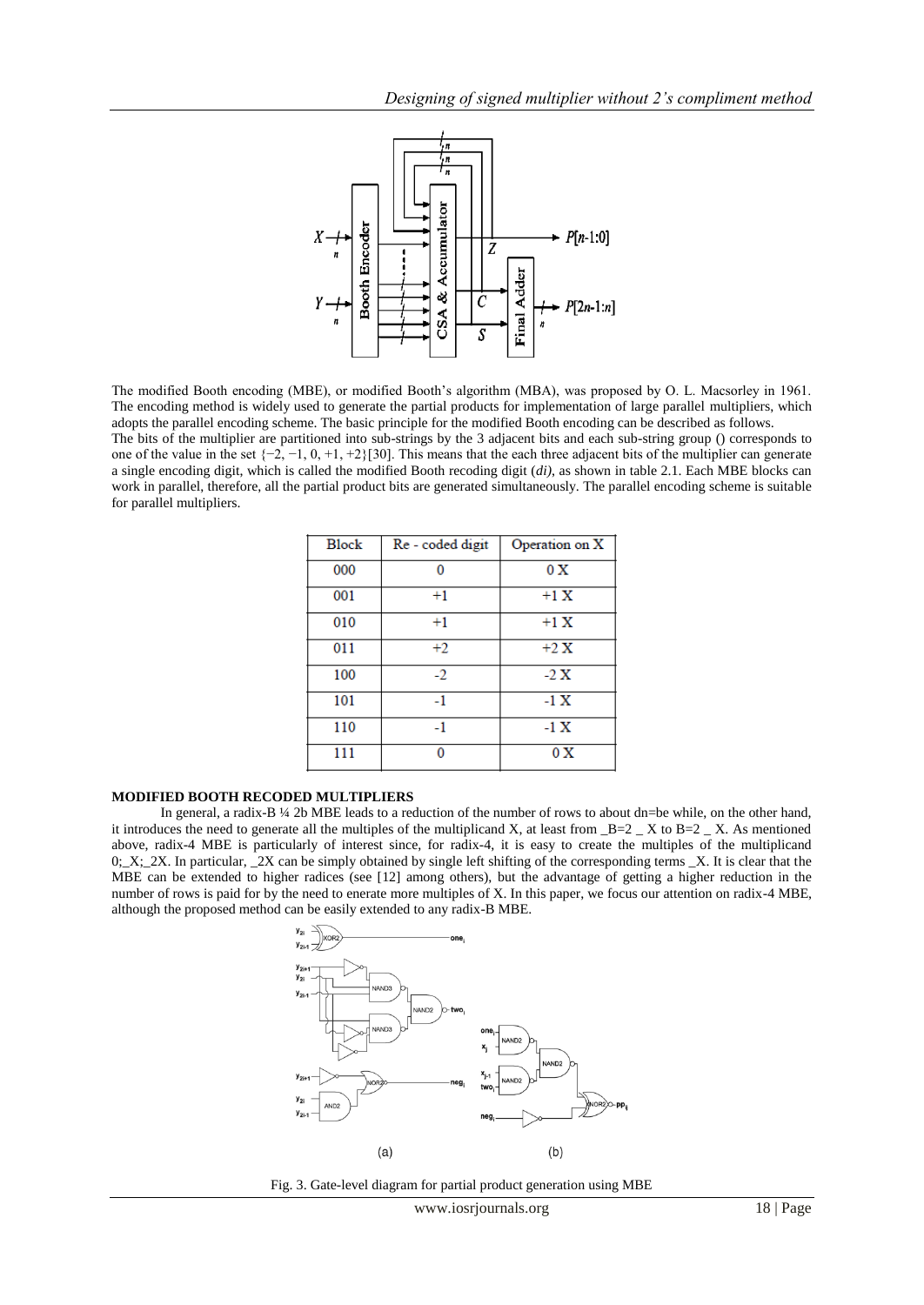#### (a) MBE signals generation. (b) Partial productgeneration.

From an operational point of view, it is well known that the radix-4 MBE scheme consists of scanning the multiplier operand with a three-bit window and a stride of two bits (radix-4). For each group of three bits (y2i+1, y2i, y2i-1), only one partial product row is generated according to the encoding in Table 1. A possible implementation of the radix-4 MBE and of the corresponding partial product generation is shown in Fig. 1, which comes from a small adaptation. For each partial product row, Fig. 1a produces the one, two, and neg signals. These signals are then exploited by the logic in Fig. 1b, along with the appropriate bits of the multiplicand, in order to generate the whole partial product array. Other alternatives for the implementation of the recoding and partial product generation can be found among others.

As introduced previously, the use of radix-4 MBE allows for the (theoretical) reduction of the PP rows to [n /2], with the possibility for each row to host a multiple of yi x X, with yi  $\epsilon$ 2 {0;+1;+2}. While it is straightforward to generate the positive terms 0, X, and 2X at least through a left shift of X, some attention is required to generate the terms -X and -2X which, as observed in Table 1, can arise from three configurations of the  $\gamma 2i+1$ ,  $\gamma 2i$ , and  $\gamma 2i-1$  bits. To avoid computing negative encodings, i.e., -X and -2X, the two's complement of the multiplicand is generally used. From a mathematical point of view, the use of two's complement requires extension of the sign to the leftmost part of each partial product row, with the consequence of an extra area overhead. Thus, a number of strategies for preventing sign extension have been developed. For instance, the scheme in [1] relies on the observation that -pp = pp  $\overline{+}$  1  $\frac{1}{4}$ =pp -1 -2 + 4. The array resulting from the application of the sign extension prevention technique to the partial product array of a 8 x8 MBE multiplier is shown in Fig. 2. The use of two's complement requires a neg signal (e.g., neg0, neg1, neg2, and neg3 in Fig. 2) to be added in the LSB position of each partial product row for generating the two's complement, as needed. Thus, although for a n xn multiplier, only  $\lceil n/2 \rceil$  partial products are generated, the maximum height of the partial product array is  $\lceil n/2 \rceil + 1$ .

| $x_7$                 | $x_6$                 | $x_5$                 | $x_4$                 | $x_3$                 | $x_2$                 | $x_1$                 | $x_0$                 |                       |                       |                       |                       |                       |                       |                       |                       |                       |                       |                       |                       |                       |                       |                       |                       |                       |                       |                       |                       |                       |                       |                       |                       |                       |                       |                       |                       |       |
|-----------------------|-----------------------|-----------------------|-----------------------|-----------------------|-----------------------|-----------------------|-----------------------|-----------------------|-----------------------|-----------------------|-----------------------|-----------------------|-----------------------|-----------------------|-----------------------|-----------------------|-----------------------|-----------------------|-----------------------|-----------------------|-----------------------|-----------------------|-----------------------|-----------------------|-----------------------|-----------------------|-----------------------|-----------------------|-----------------------|-----------------------|-----------------------|-----------------------|-----------------------|-----------------------|-----------------------|-------|
| $p \overline{p_{00}}$ | $p \overline{p_{00}}$ | $p \overline{p_{00}}$ | $p \overline{p_{00}}$ | $p \overline{p_{00}}$ | $p \overline{p_{00}}$ | $p \overline{p_{00}}$ | $p \overline{p_{00}}$ | $p \overline{p_{00}}$ | $p \overline{p_{00}}$ | $p \overline{p_{00}}$ | $p \overline{p_{00}}$ | $p \overline{p_{00}}$ | $p \overline{p_{00}}$ | $p \overline{p_{00}}$ | $p \overline{p_{00}}$ | $p \overline{p_{00}}$ | $p \overline{p_{00}}$ | $p \overline{p_{00}}$ | $p \overline{p_{00}}$ | $p \overline{p_{00}}$ | $p \overline{p_{00}}$ | $p \overline{p_{00}}$ | $p \overline{p_{00}}$ | $p \overline{p_{00}}$ | $p \overline{p_{00}}$ | $p \overline{p_{00}}$ | $p \overline{p_{00}}$ | $p \overline{p_{00}}$ | $p \overline{p_{00}}$ | $p \overline{p_{00}}$ | $p \overline{p_{00}}$ | $p \overline{p_{00}}$ | $p \overline{p_{00}}$ | $p \overline{p_{00}}$ | $p \overline{p_{00}}$ | $p \$ |

Application of the sign extension prevention measure on the partial product array of a 8 x 8 radix-4 MBE multiplier.



#### Two's complement computation  $(n = 8)$

 The case of nxn square multipliers is quite common, as the case of n that is a power of two. Thus, we start by focusing our attention on square multipliers, and then present the extension to the general case of m x n rectangular multipliers. The proposed approach is general and, for the sake of clarity, will be explained through the practical case of  $8 \times 8$ multiplication (as in the previous figures). As briefly outlined in the previous sections, the main goal of our approach is to produce a partial product array with a maximum height of [n/2] rows, without introducing any additional delay. Let us consider, as the starting point, the form of the simplified array as reported in Fig. 2, for all the partial product rows except the first one. As depicted in Fig. 6a, the first row is temporarily considered as being split into two subrows, the first one containing the partial product bits from right to left) from pp00 to pp80 and the second one with two bits set at "one" in positions 9 and 8. Then, the bit neg3 related to the fourth partial product row, is moved to become a part of the second subrow.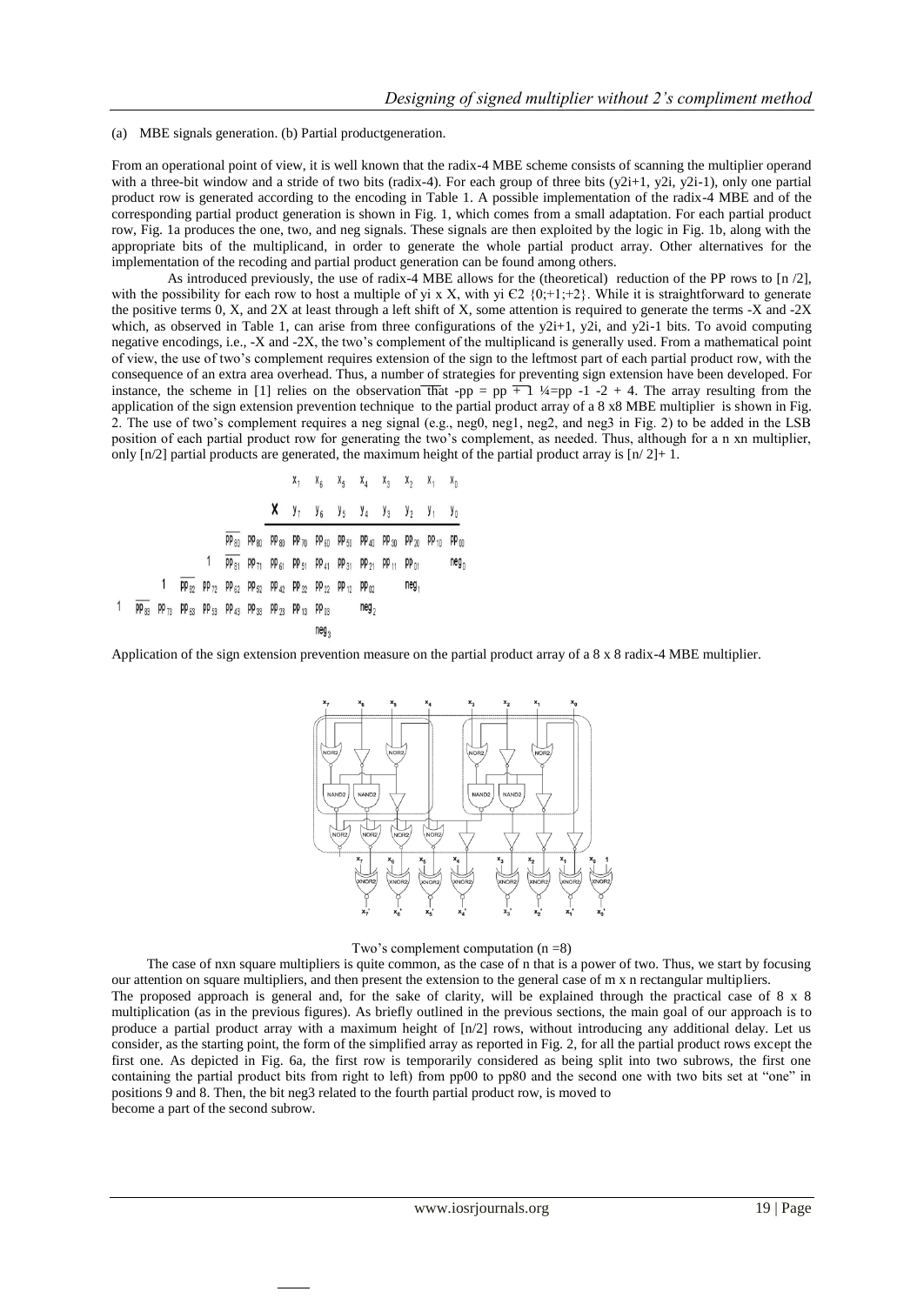

Fig. 4.Gate-level diagram for the generation of two's complement partial product rows (a) 3-5 decoder. (b) 4-1 multiplexer

|       |       |                                                                                           |  |                                                                                                               |  | $X_7$ $X_6$ $X_5$ $X_4$ $X_3$ $X_2$ $X_1$ $X_0$          |      |                  |           |
|-------|-------|-------------------------------------------------------------------------------------------|--|---------------------------------------------------------------------------------------------------------------|--|----------------------------------------------------------|------|------------------|-----------|
|       |       |                                                                                           |  |                                                                                                               |  | <b>X</b> $y_7$ $y_6$ $y_5$ $y_4$ $y_3$ $y_2$ $y_1$ $y_0$ |      |                  |           |
|       |       |                                                                                           |  | $pp_{80}$ $pp_{80}$ $pp_{80}$ $pp_{70}$ $pp_{60}$ $pp_{50}$ $pp_{40}$ $pp_{30}$ $pp_{20}$ $pp_{10}$ $pp_{00}$ |  |                                                          |      |                  |           |
|       |       |                                                                                           |  | $pp_{81}$ $pp_{71}$ $pp_{61}$ $pp_{51}$ $pp_{41}$ $pp_{31}$ $pp_{21}$ $pp_{11}$ $pp_{01}$                     |  |                                                          |      |                  | $neg_{n}$ |
|       |       | $pp_{B2}$ $pp_{72}$ $pp_{62}$ $pp_{52}$ $pp_{42}$ $pp_{32}$ $pp_{72}$ $pp_{12}$ $pp_{02}$ |  |                                                                                                               |  |                                                          |      | neg <sub>1</sub> |           |
| $S_0$ | $S_R$ | $S_7$ $S_6$ $S_5$ $S_4$ $S_3$ $S_2$ $S_1$ $S_0$                                           |  |                                                                                                               |  |                                                          | neg, |                  |           |

.Fig. 5. Partial product array by applying the two's complement computation method in [9] to the last row.

The key point of this "graphical" transformation is that the second subrow containing also the bit neg3, can now be easily added to the first subrow, with a constant short carry propagation of three positions (further denoted as "3-bits addition"), a value which is easily shown to be general, i.e., independent of the length of the operands, for square multipliers. In fact, with reference to the notation of Fig. 6, we have that qq90 qq90 qq80 qq70 qq60 = 0 0 pp80 pp70 pp60 + 0 1 1 0 neg3. As introduced above, due to the particular value of the second operand, i.e.,  $\hat{0}$  1 1 0 neg3, in [11], we have observed that it requires a carry propagation only across the least-significant three positions, a fact that can also be seen by the implementation shown in Fig. 7.

 It is worth observing that, in order not to have delay penalizations, it is necessary that the generation of the other rows is done in parallel with the generation of the first row cascaded by the computation of the bits qq90 qq90 qq80 qq70 qq60 in Fig. 6b. In order to achieve this, we must simplify and differentiate the generation of the first row with respect to the other rows. We observe that the Booth recoding for the first row is computed more easily than for

the other rows, because the y\_1 bit used by the MBE is always equal to zero. In order to have a preliminary ...

Fig. 6. Partial product array after adding the last neg bit to the first row. (a) Basic idea. (b) Resulting array.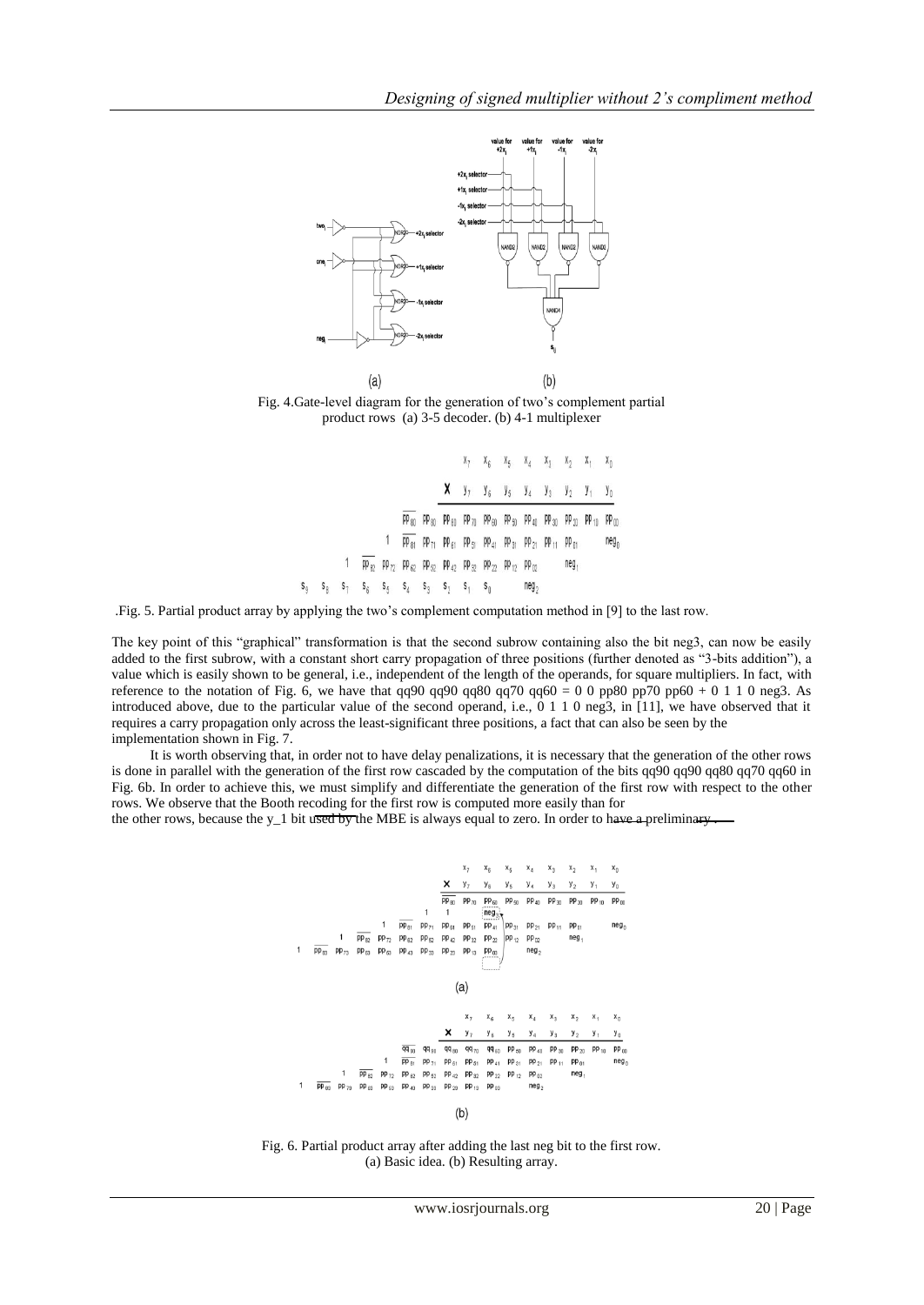

Fig. 7. Gate-level diagram of the proposed method for adding the last neg bit in the first row.

In order to have a preliminary analysis which is possibly independent of technological details, we refer to the circuits in the following figures:

- Fig. 1, slightly adapted for the partial product generation using MBE;
- Fig. 7, obtained through manual synthesis (aimed at modularity and area reduction without compromising the delay), for the addition of the last neg bit to the three most significant bits of the first row;
- Fig. 8, obtained by simplifying Fig. 1 (since, in the first row, it is  $y2i-1 = 0$ ), for the partial product generation of the first row only using MBE; and
- Fig. 9, obtained through manual synthesis of a combination of the two parts of Fig. 8 and aimed at decreasing the delay of Fig. 8 with no or very small area increase, for the partial product generation of the first row only using MBE.

 In particular, we observe that, by direct comparison of Figs. 1 and 8, the generation of the MBE signals for the first row is simpler, and theoretically allows for the saving of the delay of oneNAND3gate. In addition, the implementation in Fig. 9 has a delay that is smaller than the two parts of Fig. 8, although it could require a small amount of additional area. As we see in the following, this issue hardly has any significant impact on the overall design, since this extra hardware is used only for the three most significant bits of the first row, and not for all the other bits of the array.



Fig. 8. Gate-level diagram for first row partial product generation. (a) MBE signals generation. (b) Partial product generation.



Fig. 9. Combined MBE signals and partial product generation for the first row (improved for speed).

The high-level description of our idea is as follows:

- 1. generation of the three most significant bit weights of the first row, plus addition of the last neg bit:possible implementations can use a replication of three times the circuit of Fig. 9 (each for the three most significant bits of the first row), cascaded by the circuit of Fig. 7 to add the neg signal;
- 2. parallel generation of the other bits of the first row: possible implementations can use instances of the circuitry depicted in Fig. 8, for each bit of the first row, except for the three most significant;